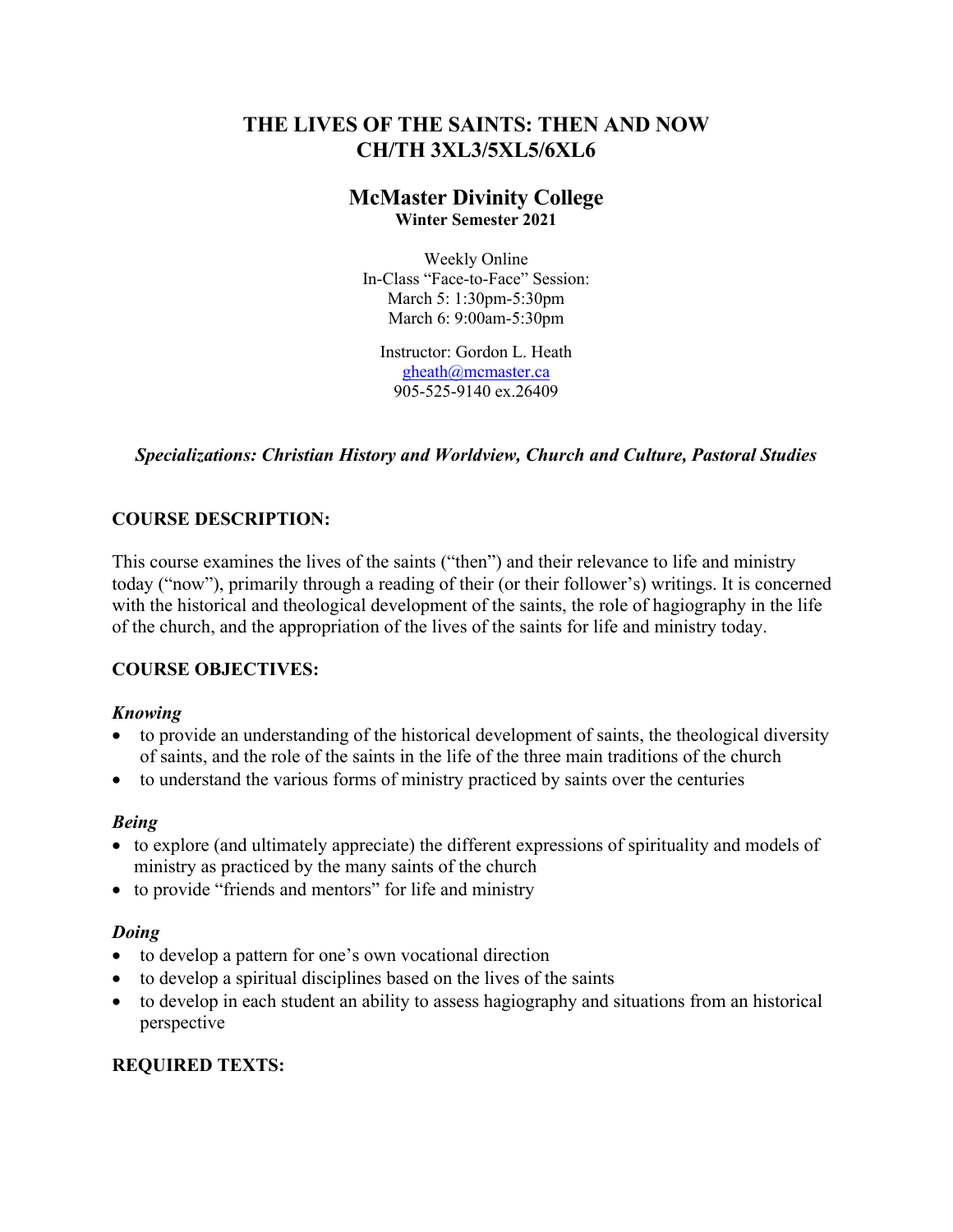- Lawrence S. Cunningham. *A Brief History of the Saints*. Malden/Oxford: Blackwell, 2005.
- Mary-Ann Stouck, ed. *A Short Reader of Medieval Saints*. Toronto: University of Toronto Press, 2009.
- Kathryn Spink. *Mother Teresa: An Authorized Biography (Revised Edition)*. New York: HarperCollins, 2011.
- Gordon L. Heath. *Doing Church History: A User-friendly Introduction to Researching the History of Christianity*. Toronto: Clements Publishing, 2008.
- Selected readings distributed in class.

## **GENERAL COMMENTS:**

- Textbook Purchase: All required textbooks for this class are available from the College's book service, READ On Bookstore, Room 145, McMaster Divinity College. Texts may be purchased on the first day of class. For advance purchase, you may contact READ On Bookstore, 5 International Blvd, Etobicoke,Ontario M9W 6H3 : phone 416.620.2934; fax 416.622.2308; email books@readon.ca. Other book services may also carry the texts.
- Academic Honesty: Academic dishonesty is a serious offence that may take any number of forms, including plagiarism, the submission of work that is not one's own or for which previous credit has been obtained, and/or unauthorized collaboration with other students. Academic dishonesty can result in severe consequences, e.g., failure of the assignment, failure of the course, a notation on one's academic transcript, and/or suspension or expulsion from the College. Students are responsible for understanding what constitutes academic dishonesty. Please refer to the Divinity College Statement on Academic  $Honesty \sim \frac{http://www.mcmasterdivinity.ca/programs/rules-regulations}{http://www.mcmasterdivinity.ca/programs/rules-regulations}$
- Gender Inclusive Language: McMaster Divinity College uses inclusive language for human beings in worship services, student written materials, and all of its publications. In reference to biblical texts, the integrity of the original expressions and the names of God should be respected. The NRSV and TNIV are examples of the use of inclusive language for human beings. It is expected that inclusive language will be used in chapel services and all MDC assignments.
- Style: All stylistic considerations (including but not limited to questions of formatting, footnotes, and bibliographic references) must conform to the McMaster Divinity College Style Guidelines for Essays and Theses http://www.mcmasterdivinity.ca/sites/default/files/documents/mdcstyleguide.pdf Failure to observe appropriate form will result in grade reductions.
- Essays must be handed in at the beginning of the class on the day they are due. All other essays will be considered to be late. Students may be exempted from the late penalty of 5% per day (not including weekends) if they attach to their essay a letter explaining the genuine emergency that delayed them. Late assignments (even ones with an extension) will not receive comments and constructive criticism from the professor, and may not be returned at the same time as the papers submitted on the due date. Submit an electronic copy on the due date or a hard copy before the due date if you are unable to be in class on the due date because of a foreknown absence.
- Please turn off your cell phone and/or pager before the class begins.
- Please do not attend class if you are ill and contagious (e.g. the flu).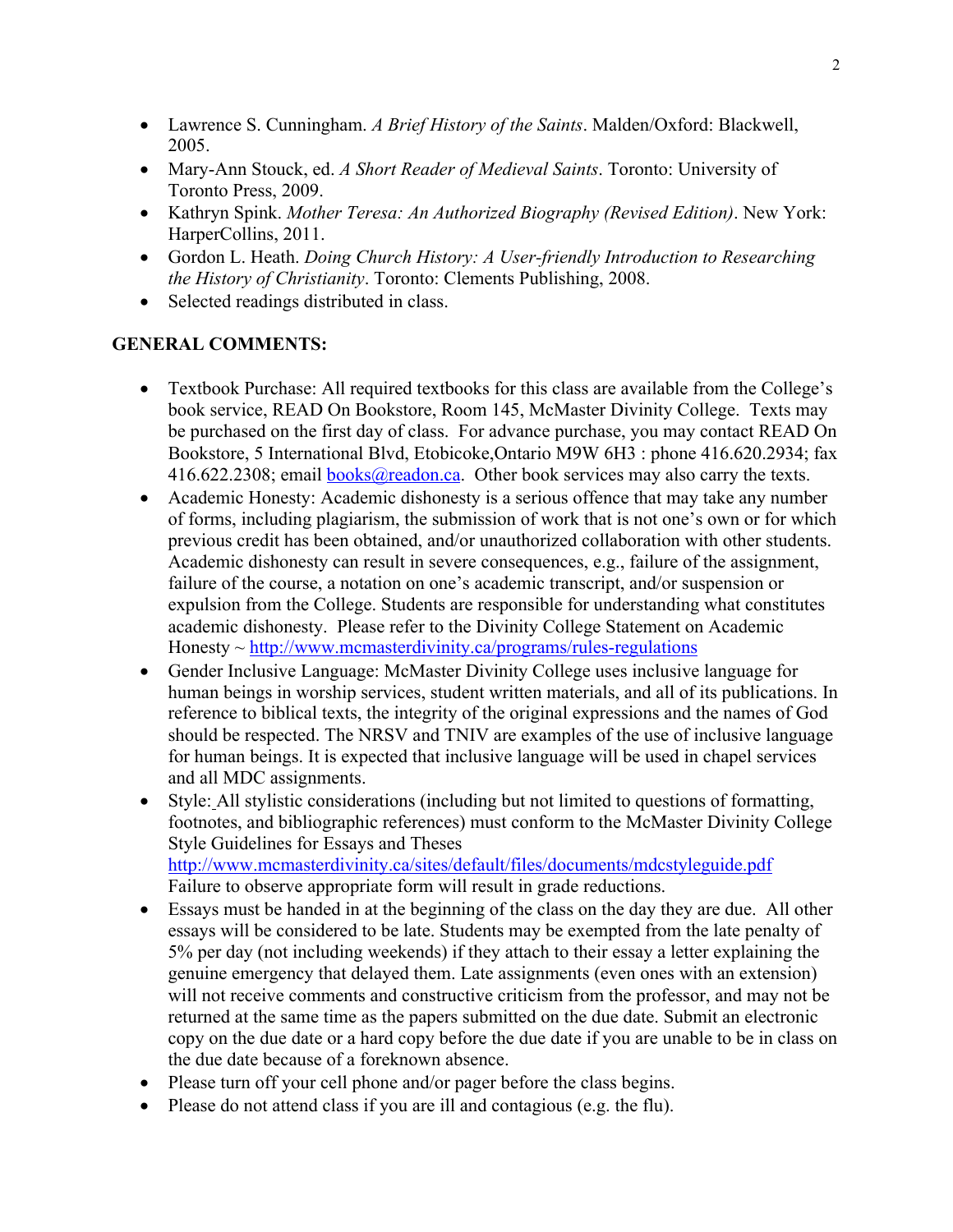• Disclaimer: This syllabus is the property of the instructor and is prepared with currently available information. The instructor reserves the right to make changes and revisions up to and including the first day of class.

# **ASSIGNMENTS**

# • **Online Engagement**

Weekly online engagement is expected (eg. listening to lectures, reading and submitting posts, etc.)

## • **Position Paper**

Students are to prepare a 2 page summary of their views on the saints. Things to be considered are their role in prayer, liturgy, pilgrimage, art, inspiration, etc. Reflection on this assignment will be posted on avenuretolearn.

## • **Book Review**

Students are to prepare a 2-3 page book review of *Mother Teresa: An Authorized Biography*. The review should answer questions such as: what is the author's thesis? How did the author argue the thesis (structure, sources, methodology, etc.)? What are the weaknesses and strengths of the book? What is the value of reading the book? The analysis should also consider the student's specialization. See *Doing Church History* for further instructions. Reflection on this assignment will be on avenuretolearn.

## • **Church Visit Reflection**

Students are to attend a Roman Catholic Church liturgy and prepare a 2-3 page reflection on the experience, paying particular attention to how the saints were referred to in the liturgy, artwork, and architecture. What role did they play? What was the theology being espoused? In what ways did what you see confirm what you have been reading about the saints, and in what ways did it challenge? What you appropriate some of what you heard and saw? Reflection on this assignment will be posted on avenuretolearn.

## • **Research Paper**

Each student will write a ten-page research paper on a topic related to their specialization. The topic of this paper will be determined by the student's specialization, and developed in consultation with the professor. Presentation of this assignment will be on avenuretolearn.

## o *Pastoral Studies*

Research for this specialization should focus on the appropriation of the saints for local parish life. In what way(s) can the saints be used today to deepen the Christian walk or inspire people to do great things?

## o *Christian History and Worldview*

Research for this specialization can go in one of two directions. First, it can focus on a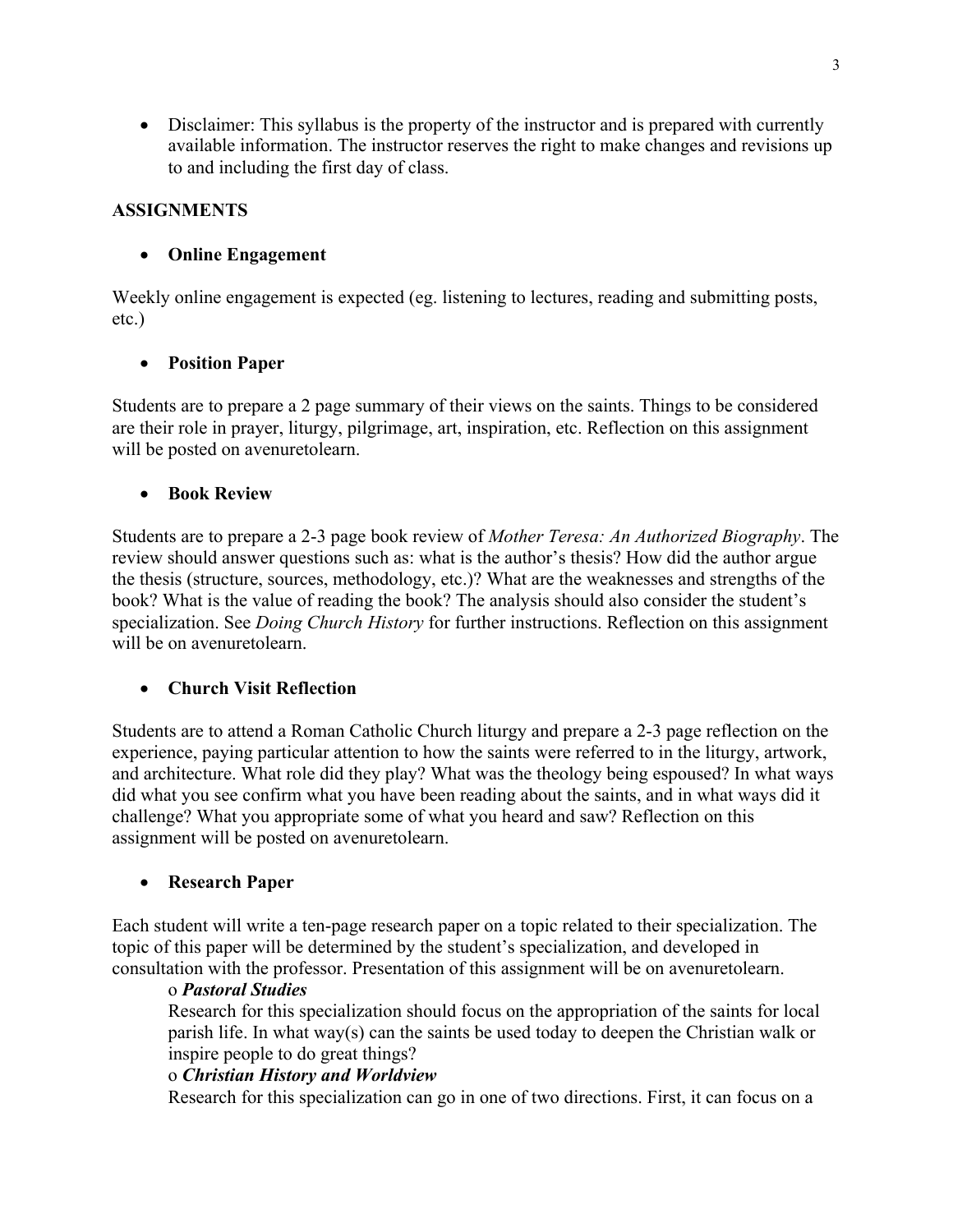theological construction of one's theological position in regards to an issue related to the saints. Or it can develop critical knowledge of a key movement or event in Christian history.

#### o *Church and Culture*

Research for this specialization should focus on a construction of one's position in regards to an aspect of Christians and the saints, with a particular concern for the development of saints in a particular culture.

Results of research will be shared with the class at the end of the semester. There are a number of ways in which this research is to be completed:

o Traditional academic research paper (5 pages)

o Non-traditional formats (5-6 pages)

§ Popular article for a church or denominational publication (2-3 pages)

§ Popular article for a public audience, and to be posted on a blog or Facebook (2- 3 pages)

#### • **Devotional Journal**

This is not a research paper. This assignment is concerned with the application of "lessons learned" from the lives of the saints. It should be a weekly journal based on reflections related to readings and class experiences. It should note key thoughts, important quotes, insights into spiritual life and discipline, plans for spiritual development in the future, reflections on actual practices begun during the semester, saint and liturgy, and so on. Near the end of the semester all students will have an opportunity to share 1-2 entries of their journal with the entire class.

*DPT/MA/PhD students are eligible to enroll, and will meet with the professor to discuss expectations and assignments.*

#### **GRADING:**

| $5\%$ |
|-------|
| 10%   |
| 10%   |
| 25%   |
| 20%   |
| 30%   |
|       |

#### **CLASS SCHEDULE:**

Online weeks will have an online component of lectures, videos, and/or other forms of interaction. This material will be on Avenue to Learn (McMaster website).

The *Hybrid Intensive In-Class Meetings* at MDC are critical for the class, and attendance is required. Depending on the status of COVID-19 and restrictions associated with the pandemic, this two-day portion of the course may be physical face-to-face, or synchronous online face-toface. Either way, students must reserve the time allotted for this part of the course.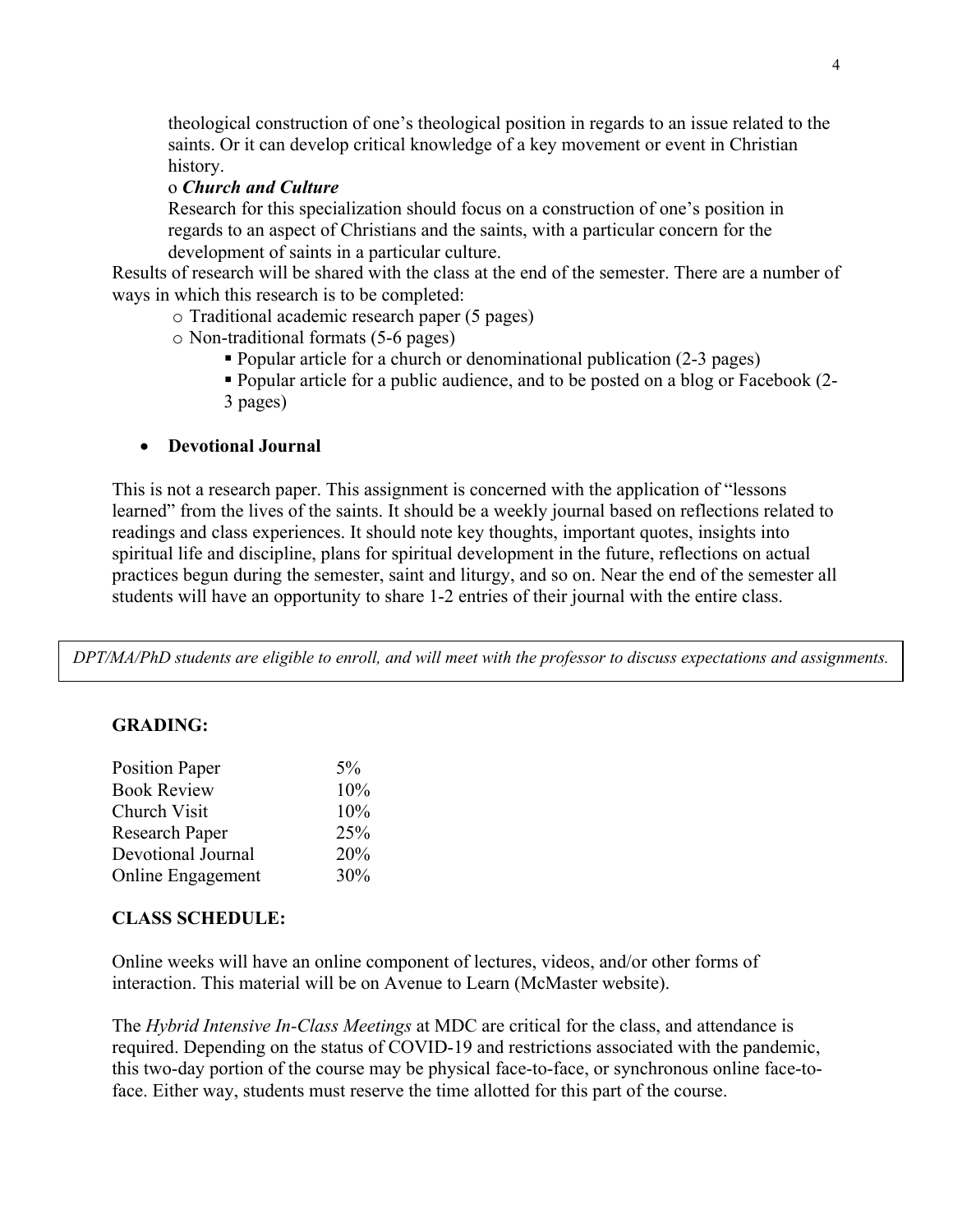Some weeks will have a synchronous Webex or Zoom face-to-face component. Time TBD.

| Week Starting Jan 4  | Introduction to Course<br>Synchronous Webex face-to-face component: Saturday, Jan 9, 9:00-10:00am <sup>1</sup>                                                                       |
|----------------------|--------------------------------------------------------------------------------------------------------------------------------------------------------------------------------------|
| Week Starting Jan 11 | Hagiography                                                                                                                                                                          |
| Week Starting Jan 18 | Discuss/Debate Position Papers<br><i>*Position Paper Due*</i>                                                                                                                        |
| Week Starting Jan 25 | Theology of the Saints (Part 1)                                                                                                                                                      |
| Week Starting Feb 1  | Theology of the Saints (Part 2)<br>Synchronous Webex face-to-face component: Saturday, Feb 6, 9:00-10:00am <sup>2</sup>                                                              |
| Week Starting Feb 8  | Varieties of Saints (Part 1)                                                                                                                                                         |
| Week Starting Feb 15 | Varieties of Saints (Part 2)<br><i>*Book Review Due*</i>                                                                                                                             |
| Week Starting Feb 22 | Reading Week                                                                                                                                                                         |
| Week Starting Mar 1  | Hybrid Intensive In-Class Meetings (Mar 5-6)<br>Icons, Liturgies, and Holy Days<br>Saints in Liturgy and Architecture<br>Relics and Pilgrimages (Part 1)<br>*Church Visit Completed* |
| Week Starting Mar 8  | Relics and Pilgrimages (Part 2)                                                                                                                                                      |
| Week Starting Mar 15 | The Making of a Saint                                                                                                                                                                |
| Week Starting Mar 22 | <b>Research Paper Presentations (Part 1)</b><br><i>*Research Papers Due*</i>                                                                                                         |
| Week Starting Mar 29 | <b>Research Paper Presentations (Part 2)</b>                                                                                                                                         |
| Week Starting Apr 5  | <b>Journal Discussions</b><br><i>*Devotional Journals Due*</i><br>Synchronous Webex face-to-face component: Saturday, Apr 9, 9:00-10:00am <sup>3</sup>                               |

 $1$  Discussion will be recorded for those who are unable to participate.

 $2$  Discussion will be recorded for those who are unable to participate.

<sup>&</sup>lt;sup>3</sup> Discussion will be recorded for those who are unable to participate.